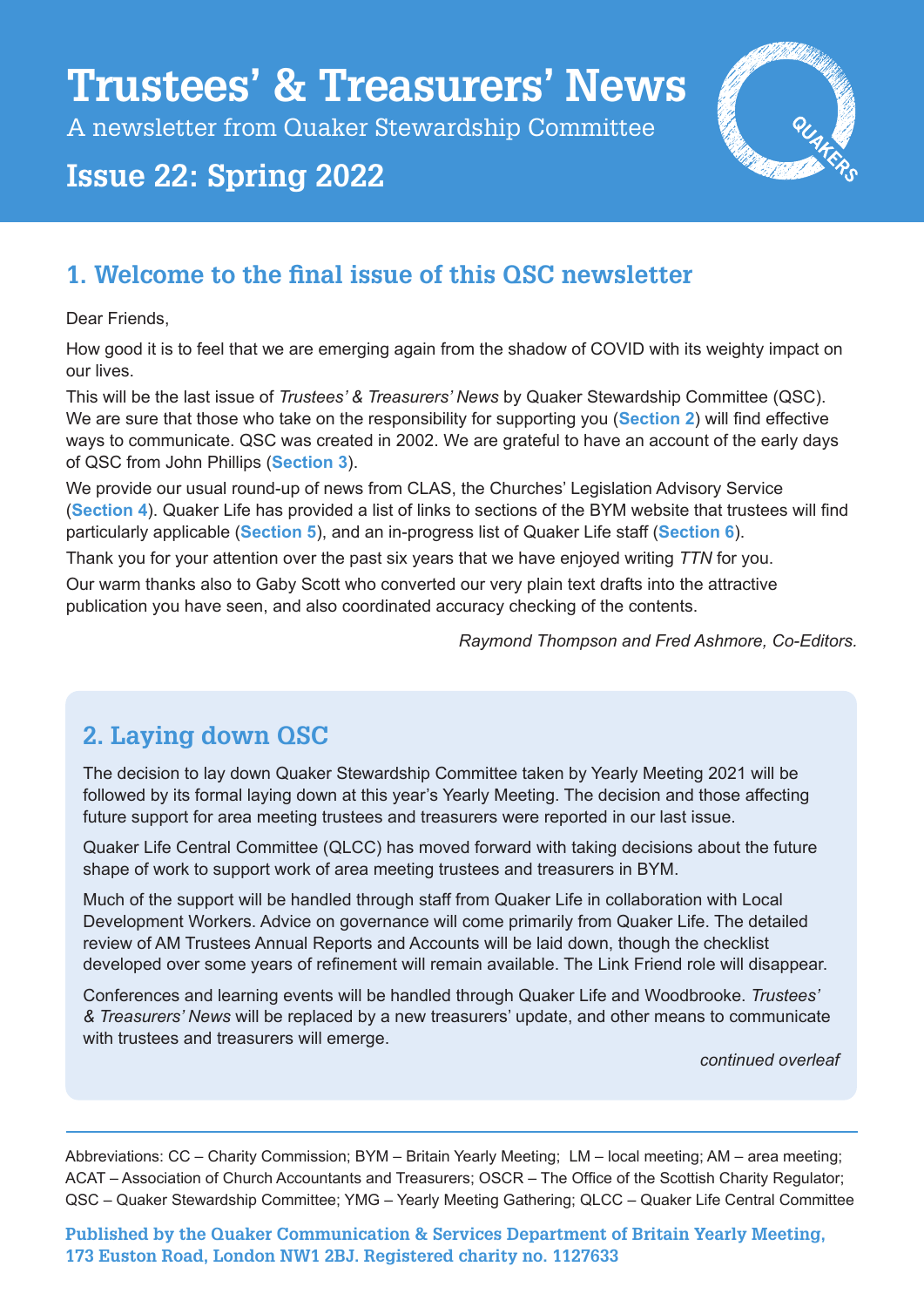It is likely that peer support will become much more important in the future. The email groups for clerks of AM trustees, for treasurers and for property advice have shown the value of peer support.

Thanks to our readers over the years for their attention and all good wishes for your future work in the service of Friends.

And here are some messages to AM trustees and treasurers from the members of QSC.

#### **Yvonne Dickson, Clerk QSC**

**"**  *The group appointed to review the committee wrote 'QSC members have found it to be a welcoming committee, rooted in Quaker principles' – thank you, Friends, for this opportunity to serve.* 

#### **Mary Aiston, Assistant Clerk QSC**

**"** *My thanks to all Friends who act as trustees or treasurers – this is such vital work, we couldn't have our wonderful Religious Society of Friends without you.* 

#### **Peter Morris**

**"** *I'm grateful for all the treasurers and clerks to trustees who have worked to improve their stewardship of our financial and property resources.* 

#### **Beverley Goddard**

**4 C** As one of the newer members of QSC, I have learned that so many Friends work diligently to account for the finances and activities of our meetings – thank you for your commitment and support *account for the finances and activities of our meetings – thank you for your commitment and support.*

#### **Louise McCann**

**"**  *Thank you for the opportunity to serve. I have enjoyed corresponding with treasurers during my time on QSC*.

#### **Alan Robinson**

**"**  *Why would anyone be a trustee if they didn't have to? I remain in awe of so many Friends who are committed to making this organisation work. Thank you, Friends, for the opportunity to be of service.* 

#### **Fred Ashmore**

**f** *I've enjoyed my QSC Link Friend contacts with AM officers, though acting as a chaser on behalf of BYM is not to my liking. Time and again I have been struck by how civil Quakers behalf of BYM is not to my liking. Time and again I have been struck by how civil Quakers are. With minor exceptions.* 

#### **Martin Burnell**

**"**  *I have appreciated all the hard work done by treasurers and trustees in Yorkshire and wish them well for the future.*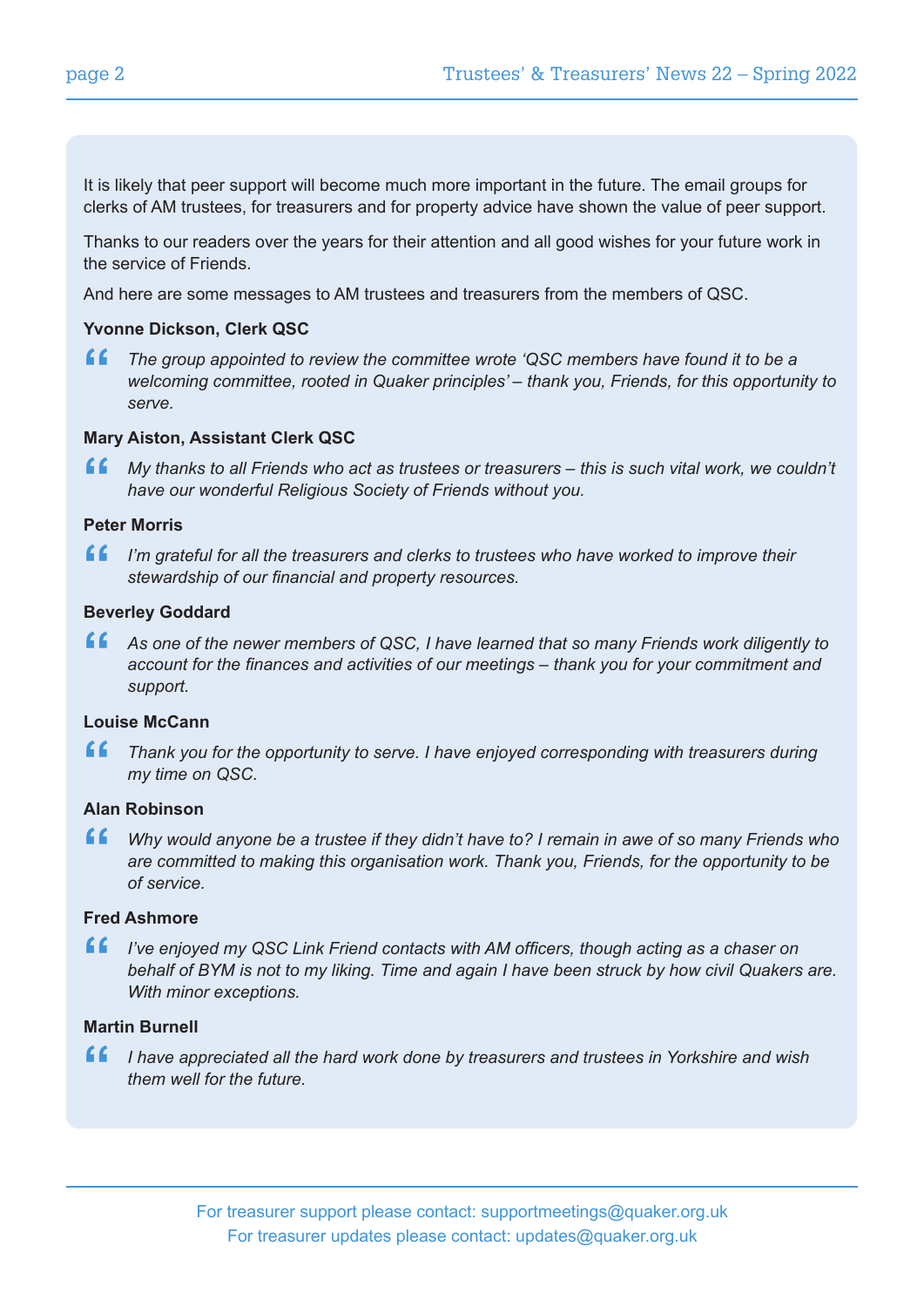### **3. Early days of QSC**

The word 'stewardship' does not appear in the index of my (1968) copy of *Church Government*; its coverage of 'trusteeship' is primarily concerned with buildings and legacies. Starting from this position, Chapters 14 and 15 of *Quaker faith & practice* (*Qf&p*, 1995) evolved markedly during subsequent updates until in 2005 and 2013 (3rd and 5th editions) stewardship and trusteeship were given a focus as important components of Quaker witness. 'A fundamental principle of this part of our church governance is corporate integrity. All Friends share responsibility for upholding this principle. At every level Friends, personally and corporately, must be seen to be above reproach in our handling of finance and property' (*Qf&p* 14.01). Ten years of modernisation of charity management had meant a careful re-evaluation of our own structures and our own public accountability. This development within our Yearly Meeting was crystallised in Christine Davis's Swarthmore Lecture (2008) *Minding the Future*.

The Quaker Stewardship Committee (QSC) was established by Yearly Meeting in 2002 (*Qf&p* 14.36- 42) as a standing committee supporting all constituent meetings and other bodies which collectively form BYM. It should 'co-ordinate the relationship between the yearly meeting and those administering charity law… enabling us to be clear that our own house is in order'. It should work through giving 'help, guidance and active monitoring in order to meet the requirements of charity law in the stewardship of finance and property, encouraging openness, accountability, transparency and integrity in all our affairs'.

Charity legislation was under development at this time (though not completed until the Charities Acts of 2005 in Scotland and 2006 in England & Wales). QSC's first priority was to work with the Charity Commission to help to determine the future requirements for religious organisations. Several lengthy meetings with two representatives resulted in us passing them a copy of *Qf&p* for their general information. Our next meeting started with both telling us that they had read through this, that it clearly provided a wonderful introduction to Quakerism, and if we could just condense it to about six pages it would provide an excellent governing document for registering British Quakers as a charity. That led to much hard work (and further liaison with our two Charity Commission friends) as we gradually worked out what is meant by adopting a governing document, and what it should contain.

Running in parallel was our own discussion about structures within BYM itself. Should there be one overarching British charity, or should each Monthly (now Area) Meeting be required to register? What would be the implications of each structure – could we ever envisage BYM taking responsibility for finances and practice across the whole Quaker community? Above all, did Meeting for Sufferings itself act as a trustee body for BYM or should there be a separate committee of BYM trustees? If the latter, what would be their respective remits? And, if area meetings should register as separate charities, would each need a body of trustees and its own governing document (as required by charities legislation) and could QSC develop a template to help them?

QSC's focus was to offer support at all levels through this process, evaluating problems as they arose and working with meetings or committees to help resolve difficult issues. It was clear that Area Meetings had a variety of ways of working and that there was no uniform model for financial service and reporting. Accounting methodology, local meeting practices, running meeting houses, supporting wardenship, consolidation of accounts, annual report writing, grant applications, security issues – the list of possible themes seemed endless. The committee undertook a huge programme over its first few years. It brought treasurers together through the Annual Conference of Treasurers, it developed a new *Treasurers' Handbook*, it worked on training programmes with Woodbrooke. Importantly, each committee member was given a geographically-linked group of area meetings to assist, in a mentoring role. QSC members themselves periodically met outside London, providing an opportunity to meet and talk with local Friends.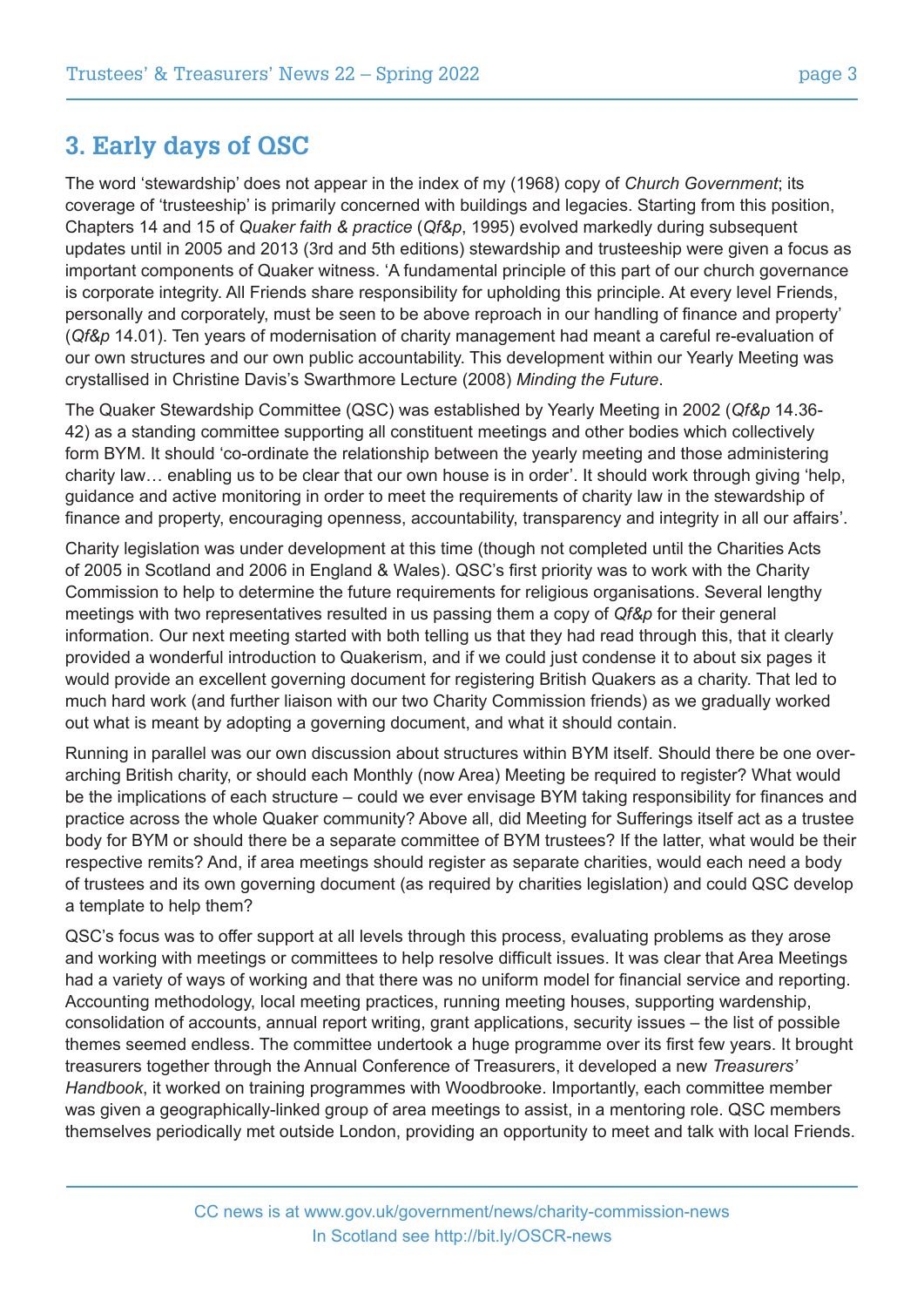The committee itself developed general approaches to issues raised with it, providing guidance about good practice, record-keeping, accounts examination, dealing with losses and identifying liabilities.

What about trusteeship? This was a new and challenging area. Where would trustees fit with standard Quaker practice in area meetings – indeed, was there any role at all for such a group, and how should they work with other Meetings for Worship for Business and other local committees?

Issues were gradually resolved. Those Friends approached about possible membership were warned of the high workload, but my own experience was that it was a joy to work on the committee. Issues arose endlessly through the Link Friends, through the columns of *the Friend*, and our email discussions were endless, but the committee members all chipped in with their thoughts and possible solutions; there was a feeling that we were all helping to forge a new environment in which local Friends could live out their Quaker witness with confidence.

> *John Phillips, South East Scotland AM (December 2021)*

## **4. Charity Commission news and related**

#### **4.1 Holding of meetings by electronic means**

The Charity Commission (England and Wales) has updated its guidance for the charity sector to remind trustees that the more flexible approach to charities holding meetings outside of the terms of their governing documents came to an end on 21 April 2022. This is relevant to all charities and CIOs. **www.gov.uk/guidance/coronavirus-covid-19-guidance-for-the-charity-sector#meetings**

Quaker area meetings in England and Wales need to check if their governing document allows them to make decisions by virtual means. If they do not then they should include an additional point in the clause relating 'meetings' that says: 'Trustees may agree to hold meetings by telephone or video conference.'

If your area meeting has followed the BYM template constitution it should be possible to action this by area meeting writing a minute to approve the amendment. You will need to check the 'Power of Amendment' stated within your AM's governing document.

The Scottish charity regulator (OSCR) chose not to make a short term change to its guidance, preferring that charities amend their governing document straight away. Charities in Scotland will also need to make this provision if they have not already done so.

#### **4.2 Quaker employers' resource update**

The Quaker employers' resource and template documents has just had its annual update. It is now available to download at **www.quaker.org.uk/employers**. Quaker employers should note the following areas where there have been some change:

- National Living Wage and National Minimum wage rates
- $\blacksquare$  The threshold for automatically enrolling an employee to a workplace pension scheme
- $\blacksquare$  Confirming a job applicant's 'Right to work' in the UK

BYM has been asked whether the recommendations about employment pay and benefits should be in line with what is offered to BYM staff. This has been considered and we don't think it would be fair or practical to ask AMs to replicate BYM's offer for their employees. However if AMs would like to know about BYM's offer to staff we will make it available on request.

If you have questions about employing people or engaging someone as a voluntary worker get in touch with Quaker Life, **wardenship@quaker.org.uk**.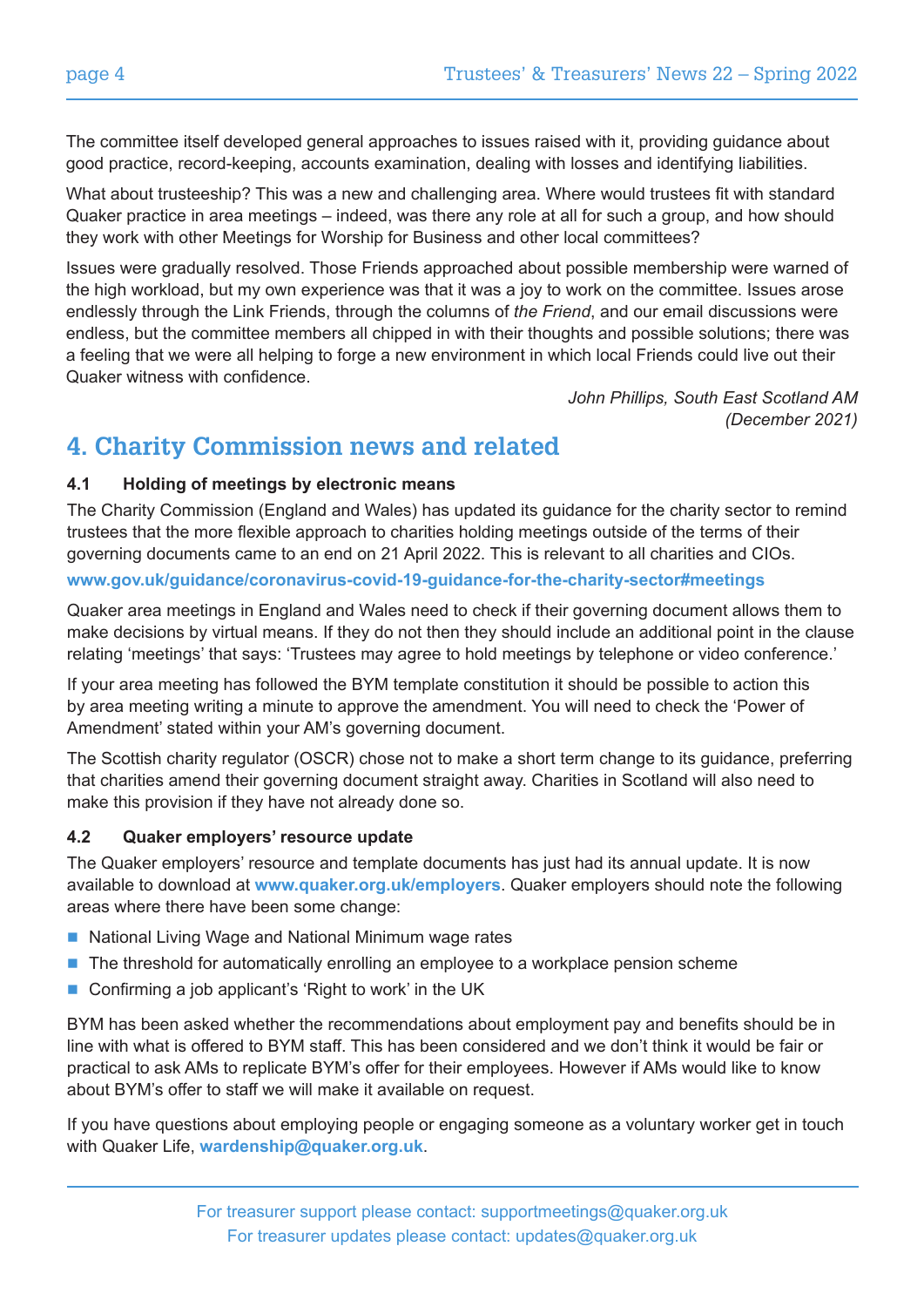#### **4.3 Register of Persons Holding a Controlled Interest in Land in Scotland**

OSCR has announced that the Register of Persons Holding a Controlled Interest in Land (RCI), operated by Registers of Scotland, was launched on 1 April 2022. The RCI will be Scotland's new land ownership transparency register. It is likely charities that are unincorporated associations or trusts that manage land (and buildings) will need to be entered in the new register. When launched, the RCI will:

- $\blacksquare$  increase public transparency over decision making concerning land
- $\blacksquare$  ensure there can no longer be categories of owner or tenant where, intentionally, or otherwise, control of decision making is obscured

For further details, visit **www.ros.gov.uk/rci**.

#### **4.4 Expanding the register of charities**

Once the Charity Commission has dealt with applications for charitable status from cathedrals, it will turn its attention to up to 35,000 excepted church charities over the next decade. The CC has not yet announced how it is going to handle the 35,000 church charities that will need to register. All area meetings that have not yet registered will be required to do so as part of a schedule, the details of which will be shared by Quaker Life when they are available.

#### **4.5 E-signatures**

The Ministry of Justice has announced that the expert Industry Working Group on Electronic Execution of Documents has published an interim report on best practice for using e-signatures. The report sets out their analysis of the current situation in England and Wales, identifies simple best practice guidance based on existing technology, including for vulnerable individuals, and makes recommendations for future analysis and reform. See **https://bit.ly/electronicSigs**

## **5. Some sources of useful guidance for the future**

The indefatigable staff of Quaker Life have assembled some really useful guidance for the future.

#### **5.1 Web page for area meeting trustees**

See **www.quaker.org.uk/trustees** for the resources and support specifically aimed at trustees. The following headings on the web page have information and guidance:

- $\blacksquare$  Area meeting report and accounts  $\blacksquare$  Charity schemes
- 

- 
- Safeguarding **n Policies for area meetings models and examples**
- *Trustees' & Treasurers' News* Other documents of interest to trustees
- Charitable registration Training and events
	-

#### **5.2 Other parts of the BYM website**

Make a note of these short links as they are the easiest way to reach these sections of the website.

- Data safety: www.quaker.org.uk/data-safety
- Employment advice and support: **www.quaker.org.uk/employers**
- Friends trusts: friendstrusts@quaker.org.uk
- Property advice: www.quaker.org.uk/property
- Safeguarding: www.quaker.org.uk/safeguarding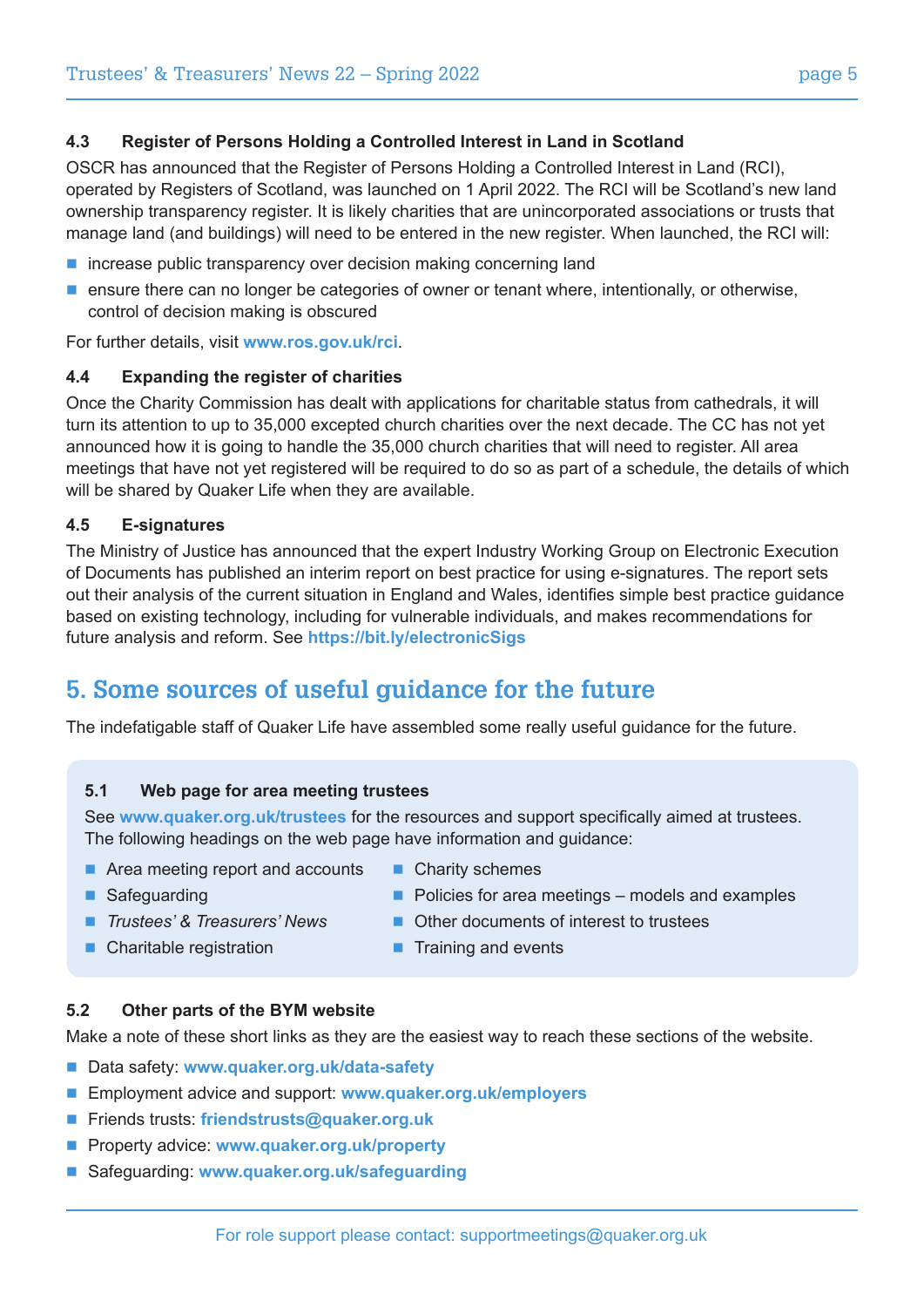#### **5.3 AM Trustees Handbook**

On the web page for AM trustees at **www.quaker.org.uk/trustees** you will be able to find and download the AM Trustees Handbook\* in PDF format. This is an essential tool for Quaker trustees (see *Qf&p* 15.06, trustee responsibilities).

\**Please note that this handbook is currently under revision.*

#### **5.4 Communication: Role-holder networks**

There are other communications networks that might be useful for you to know about or to share with others in your local or area meeting:

#### **Area meeting clerks**

E-group: by invite or contact **supportmeetings@quaker.org.uk**  Website: **www.quaker.org.uk/clerks** 

#### **Area meeting treasurers**

E-group: by invite or contact **supportmeetings@quaker.org.uk**  Website: **www.quaker.org.uk/treasurers** 

#### **Clerks to area meeting trustees**

E-group: by invite or contact **supportmeetings@quaker.org.uk** Online discussion network: advertised via the clerks to area meeting trustees e-group Website: **www.quaker.org.uk/trustees** 

#### **Property advice informal non-legal help and peer support**

E-group: **http://lists.quaker.eu.org/postorius/lists/property-advice.lists.quaker.eu.org**

#### **Wardens (et al) Talking**

E-group: **http://lists.quaker.eu.org/postorius/lists/wardenship.lists.quaker.eu.org** Online discussion network: advertised via the wardenship and property advice e-groups Website: **www.quaker.org.uk/employers**

## **6. Training Courses and events**

#### **6.1 Woodbrooke training for trustees and treasurers**

Woodbrooke will be offering training for trustees and treasurers in June, July and August 2022. See the details below for dates and how to book.

#### **Treasurership in a nutshell courses**

- 18 June, 10am–4pm: www.woodbrooke.org.uk/product/treasurership-in-a-nutshell-june
- 13 August, 10am–4pm: www.woodbrooke.org.uk/product/treasurership-in-a-nutshell-aug

#### **Trusteeship in a nutshell – beginners edition**

■ 23 July, 10am–4pm: www.woodbrooke.org.uk/product/trusteeship-in-a-nutshell-beginners

#### **Trusteeship in a nutshell – experienced Friends**

■ 20 August, 10am–4pm: www.woodbrooke.org.uk/product/trusteeship-in-a-nutshell-experienced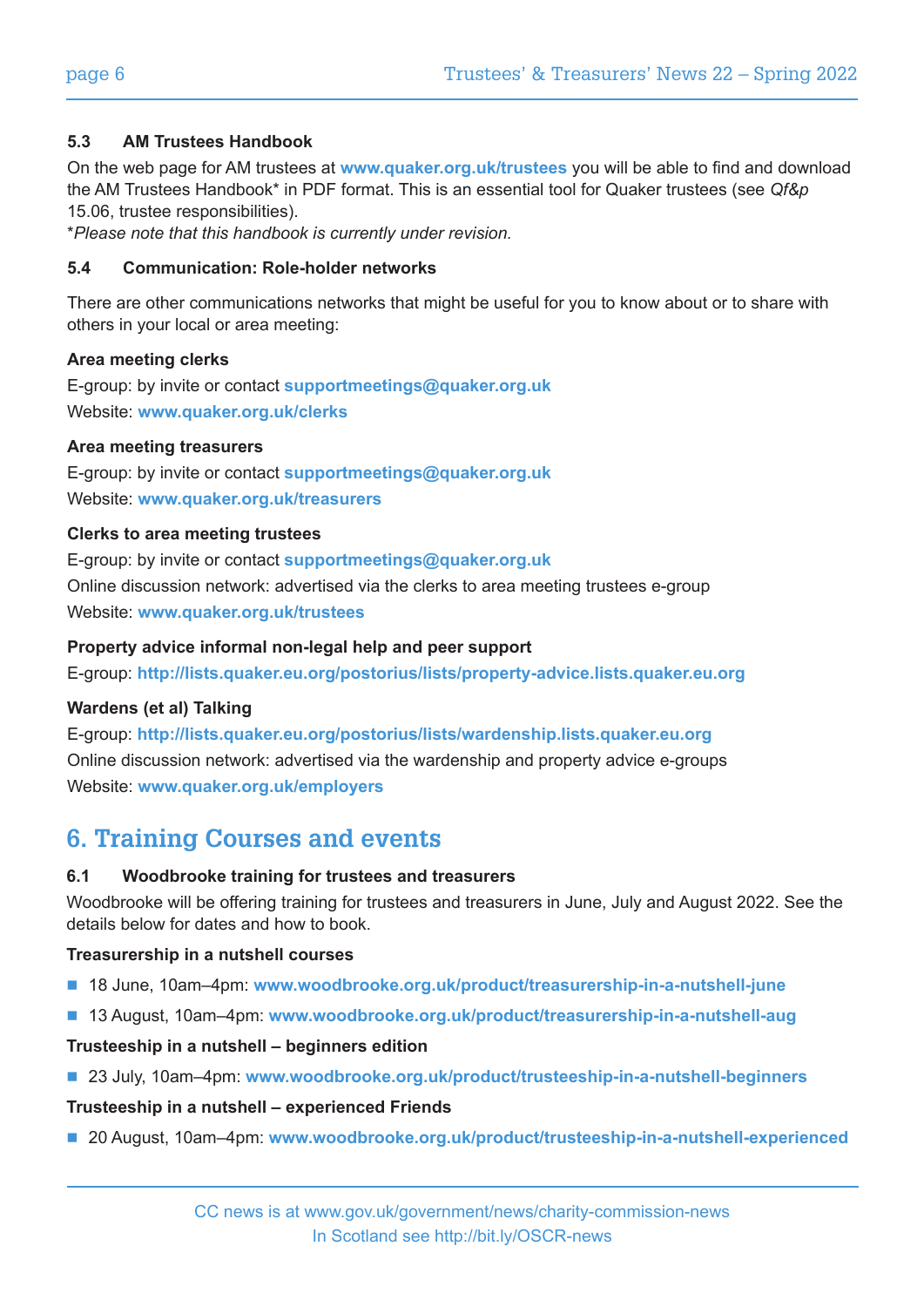#### **6.2 Quaker Life**

There are two remaining sessions for trustees and treasurers about the transition of Quaker Stewardship Committee's (QSC) responsibilities to Quaker Life Central Committee (QLCC). They will be at the following times and will include information about how trustees and treasurers will continue to be supported as well as some time for questions. Members of QLCC and QSC will be in attendance.

- 6 May, 10.30am-12.00noon: www.quaker.org.uk/events/qlcc-stewardship-2
- 11 May, 2.30–4.00pm: www.quaker.org.uk/events/qlcc-stewardship-3

## **7. Who's who in Quaker Life**

#### **Quaker Life staff team (as of April 2022)**

| <b>Rachel Matthews</b>   | <b>Head of Supporting Quaker Communities</b> | rachelm@quaker.org.uk   |
|--------------------------|----------------------------------------------|-------------------------|
| Jude Acton               | Team Leader Youth, Children & Families       | judea@quaker.org.uk     |
| Sophie Smith             | <b>Team Leader Spiritual Nurture</b>         | sophies@quaker.org.uk   |
| <b>Alistair Fuller</b>   | Team Leader Quaker Community                 | alistairf@quaker.org.uk |
| Naomi Major              | Team Leader Witness & Collaboration          | naomim@quaker.org.uk    |
| <b>Oliver Waterhouse</b> | Team Leader LM and AM Governance             | oliverw@quaker.org.uk   |
| <b>Kirsty Philbrick</b>  | QL Officer Youth, Children & Families        | kirstyp@quaker.org.uk   |
| Jo Baynham               | Youth Development Worker (Yorkshire)         | jonathonb@quaker.org.uk |
| Augene Nanning           | QL Officer Quaker Prison Chaplains Support   | augenen@quaker.org.uk   |
| Stela Brinzeanu          | <b>OL</b> Administrator                      | stelab@quaker.org.uk    |
| Zoe Prosser              | LDW, Scotland                                | zoep@quaker.org.uk      |
| <b>Melanie Thomas</b>    | LDW, Cumberland & North East England         | melaniet@quaker.org.uk  |
| <b>Bridget Holtom</b>    | LDW, Yorkshire                               | bridgeth@quaker.org.uk  |
| <b>Wendy Hampton</b>     | LDW, North West England                      | wendyh@quaker.org.uk    |
| <b>Helen Oldridge</b>    | LDW, Wales & Southern Marches                | heleno@quaker.org.uk    |
| Sarah Shaw               | LDW, East Midlands                           | sarahs@quaker.org.uk    |
| <b>Bev Smith</b>         | LDW, East Anglia                             | beverleys@quaker.org.uk |
| Pip Harris               | LDW, South West England                      | piph@quaker.org.uk      |
| <b>Ruth Audus</b>        | LDW, Kent, Sussex & Surrey                   | rutha@quaker.org.uk     |
|                          |                                              |                         |

LDW = Local Development Officer, QL = Quaker Life